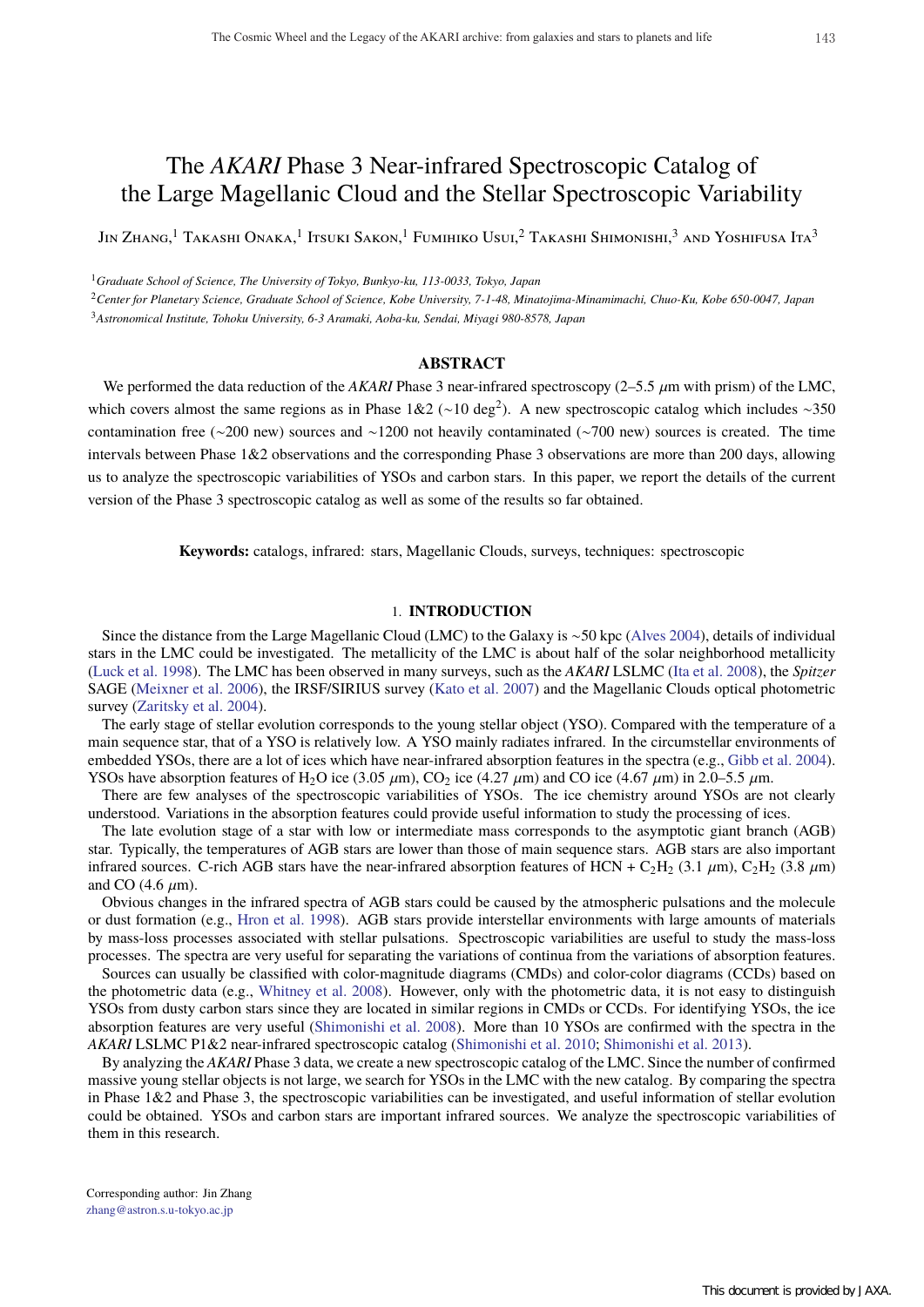144 JAXA Special Publication JAXA-SP-17-009E

O23 - 2 J. ZHANG ET AL.

### 2. **OBSERVATIONS**

The Large-area Survey of the LMC was carried out from May 2006 to July 2007, including ∼600 pointed observations with the Infrared Camera (IRC; Onaka et al. 2007). Based on the Phase 1&2 data, a point-source catalog (Ita et al. 2008; Kato et al. 2012) and a near-infrared spectroscopic catalog (Shimonishi et al. 2013) have been created.

From March 2008 to June 2009, 548 pointed observations were carried out with the *N3* filter and the NP prism in the LSLMC P3. The *N3* filter covers 2.7–3.8  $\mu$ m with the reference wavelength of 3.2  $\mu$ m. The NP prism covers 2.0–5.5  $\mu$ m with the dispersion of 0.06  $\mu$ m/pixel at 3.5  $\mu$ m. The areas of 465 pointed observations were surveyed in Phase 1&2. 83 pointed observations surveyed new areas, which covers the LMC-N11 region.

There are important differences between them. The liquid Helium was used up before Phase 3. Thus only the nearinfared data were obtained in the LSLMC P3. The spectral dispersion direction was designed to rotate by 180◦ between the corresponding observations in Phase 1&2 and Phase 3. This caused the different overlapping parts of spectra. More information could be extracted with careful analyses, which could not be obtained only by using the Phase 1&2 data.

# 3. **DATA REDUCTION**

The basic data reduction were performed by using the IRC toolkit to get the stacked *N3* images and stacked NP images. The positions of the sources obtained from the *N3* images are used to check the overlaps of spectra. Contaminations are checked by using the Phase 3 *N3* fluxes. The criteria used for creating the Phase 1&2 spectroscopic catalog (Shimonishi et al. 2013) are used to select contamination free spectra and not heavily contaminated spectra.

#### 4. **RESULTS**

There are ∼9000 sources with Phase 3 *N3* fluxes in the range of 10–500 mJy. ∼350 spectra are contamination free, including 200 spectra of new sources. ∼1200 spectra are not heavily contaminated, including 700 spectra of new sources. A new spectroscopic catalog of the LMC is created. More than 1500 near-infrared spectra and the Phase 3 *N3* data, Phase 1&2 IRC data (Kato et al. 2012), 2MASS data (Skrutskie et al. 2006) and *Spitzer* IRAC data (Meixner et al. 2006) are included in it. 1-dimensional and 2-dimensional spectra in the range of  $2.5-5.0 \mu m$  are plotted for preview.

#### 5. **DISCUSSION**

#### 5.1. **Spectroscopic variabilities of YSOs**

About 17000 spectra with the *N3* fluxes in the range of 5–500 mJy are checked with the visual inspection for searching for YSOs in the LMC. We find 10 YSOs which have obvious ice absorption features of H<sub>2</sub>O (3.05  $\mu$ m), CO<sub>2</sub> (4.27  $\mu$ m) and CO (4.67  $\mu$ m). All the 10 YSOs were observed with the NG grism spectroscopy of the IRC (Shimonishi et al. 2010). 7 of them were also observed with the NP prism spectroscopy in Phase 1&2. The Phase 3 NG spectra and the Phase 1&2 NP spectra of the YSOs are contamination free. But for the Phase 3 NP spectra, only ST14 is contamination free, and ST5 and ST10 are not heavily contaminated.

We investigate the variabilities of continua by visually inspecting the NP spectra and the NG spectra. The variabilities of ice features of  $H_2O$  and  $CO_2$  are investigated by comparing the absorption strengths. The spectral resolution of the grism is ∼80 while that of the prism is ∼20. Since the absorption features could not be resolved in the NP spectra, the equivalent widths (EWs) are calculated to compare the absorption strengths. Here we use ST5 and ST14 as examples to discuss the spectroscopic variabilities of YSOs. Figure 1 shows the spectra of ST5, and Figure 2 shows the spectra of ST14. The calculated EWs are displayed in Table 1.

For ST5, we find the variation of the continuum. Within the error bar, the variation of ice absorption feature of  $CO<sub>2</sub>$  is not found. The calculated EW of H<sub>2</sub>O is smaller at the Phase 3 NP observation, which is the brighter phase. However, the continuum near the absorption feature of H<sub>2</sub>O (3.05  $\mu$ m) is relatively low, while the calculated EW is strongly related to the continuum. Small differences of the continuum could cause relatively large differences of the calculated EW. If the variation of  $H_2O$  absorption feature is real, it may be explained that because the luminosity of central star increases, the  $H_2O$  ice located in the relatively inner region sublimates.  $CO_2$  ice is not strongly affected since  $H_2O$  ice is located nearer the star compared with  $CO<sub>2</sub>$  ice and absorbs more energy.

For ST14, the Phase 1&2 NP spectrum is not available. The NP and NG spectra in Phase 3 are compared, and we find the variation of the continuum. Within the error bar, the variation of ice absorption feature of  $CO<sub>2</sub>$  is not found. Because the resolutions of the NG spectroscopy and NP spectroscopy are different, the variation of  $H_2O$  absorption feature needs to be checked by adjusting the resolution.

#### 5.2. **Spectroscopic variabilities of carbon stars**

By matching the Phase 1&2 spectroscopic catalog with the Phase 3 spectroscopic catalog, 23 spectra of carbon stars are selected.

With the visual inspection of the continua in the NP spectra, the variability trends of near-infrared fluxes are found. To investigate the variabilities of the absorption features of HCN + C<sub>2</sub>H<sub>2</sub> at 3.1  $\mu$ m, C<sub>2</sub>H<sub>2</sub> at 3.8  $\mu$ m and CO at 4.6  $\mu$ m, we calculate and compare the equivalent widths.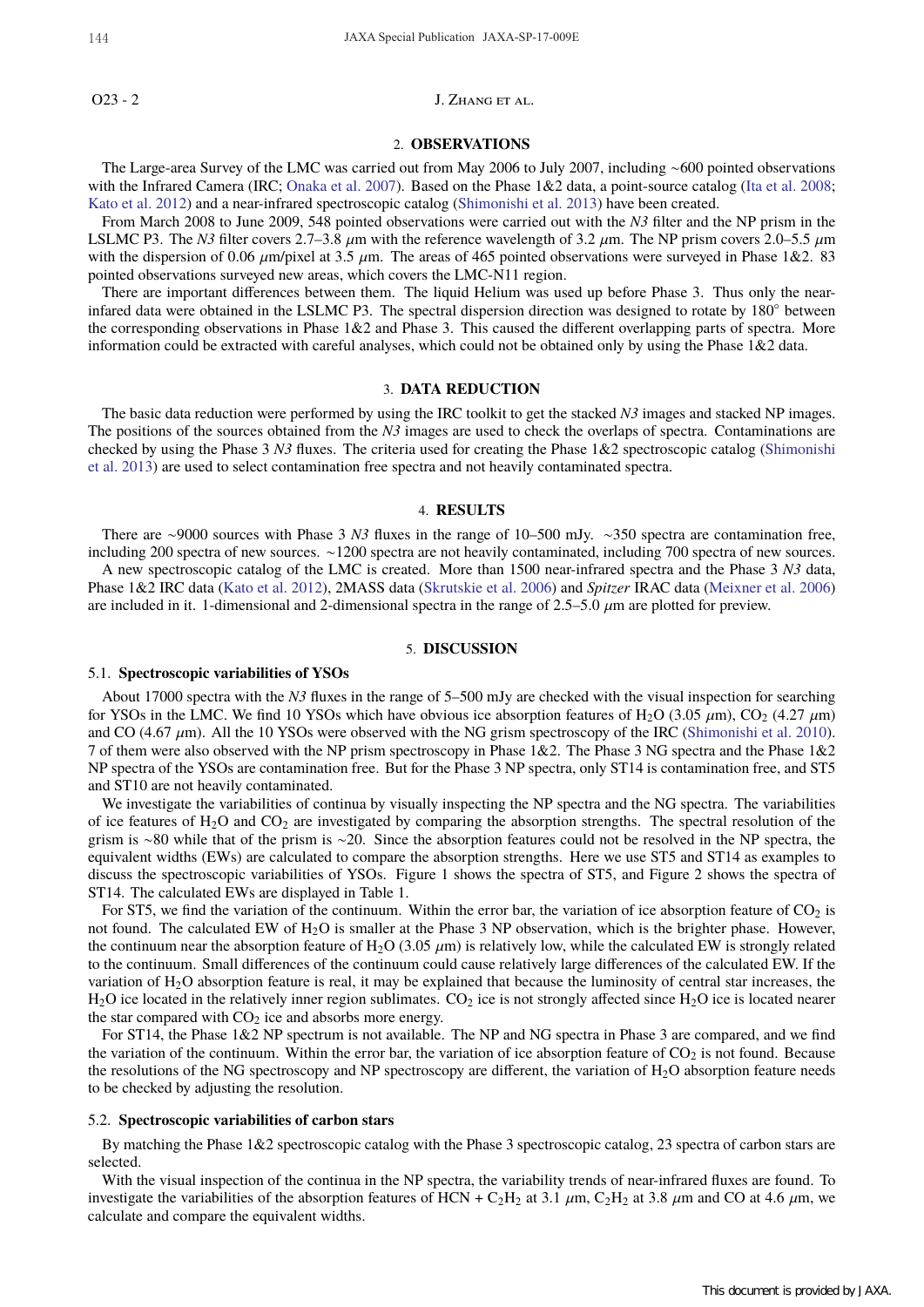

**Figure 1.** Near-infrared spectra of ST5 obtained by the IRC.



**Figure 2.** Near-infrared spectra of ST14 obtained by the IRC.

**Table 1.** Equivalent Widths of Ice Absorption Features of ST5 and ST14

| Number P3 NP     |              | P1&2NP                                                                                          | P3 NG         | P3 NP          | P1&2NP        | P3 NG           |
|------------------|--------------|-------------------------------------------------------------------------------------------------|---------------|----------------|---------------|-----------------|
|                  |              | $EW_{H2O}$ (nm) $EW_{H2O}$ (nm) $EW_{H2O}$ (nm) $EW_{CO2}$ (nm) $EW_{CO2}$ (nm) $EW_{CO2}$ (nm) |               |                |               |                 |
| ST <sub>5</sub>  | $228 \pm 20$ | $314 \pm 11$                                                                                    | $271 \pm 3.4$ | $48.4 \pm 3.8$ | $52.6 \pm 11$ | $51.8 \pm 0.67$ |
| ST <sub>14</sub> | $201 + 22$   | N/A                                                                                             | $243 \pm 7.7$ | $32.0 \pm 5.3$ | N/A           | $33.6 \pm 1.2$  |

For finding the relations of the variability trends, the continua and the calculated EWs are compared. We find that the  $HCN + C<sub>2</sub>H<sub>2</sub>$  absorption strengths of 11 carbon stars and 12 carbon stars increase as the continua increase and decrease, respectively. It indicates that the stellar variabilities of carbon stars are complex. More detailed investigations are useful for analyzing the pulsations, mass-loss processes and the structure of photosphere.